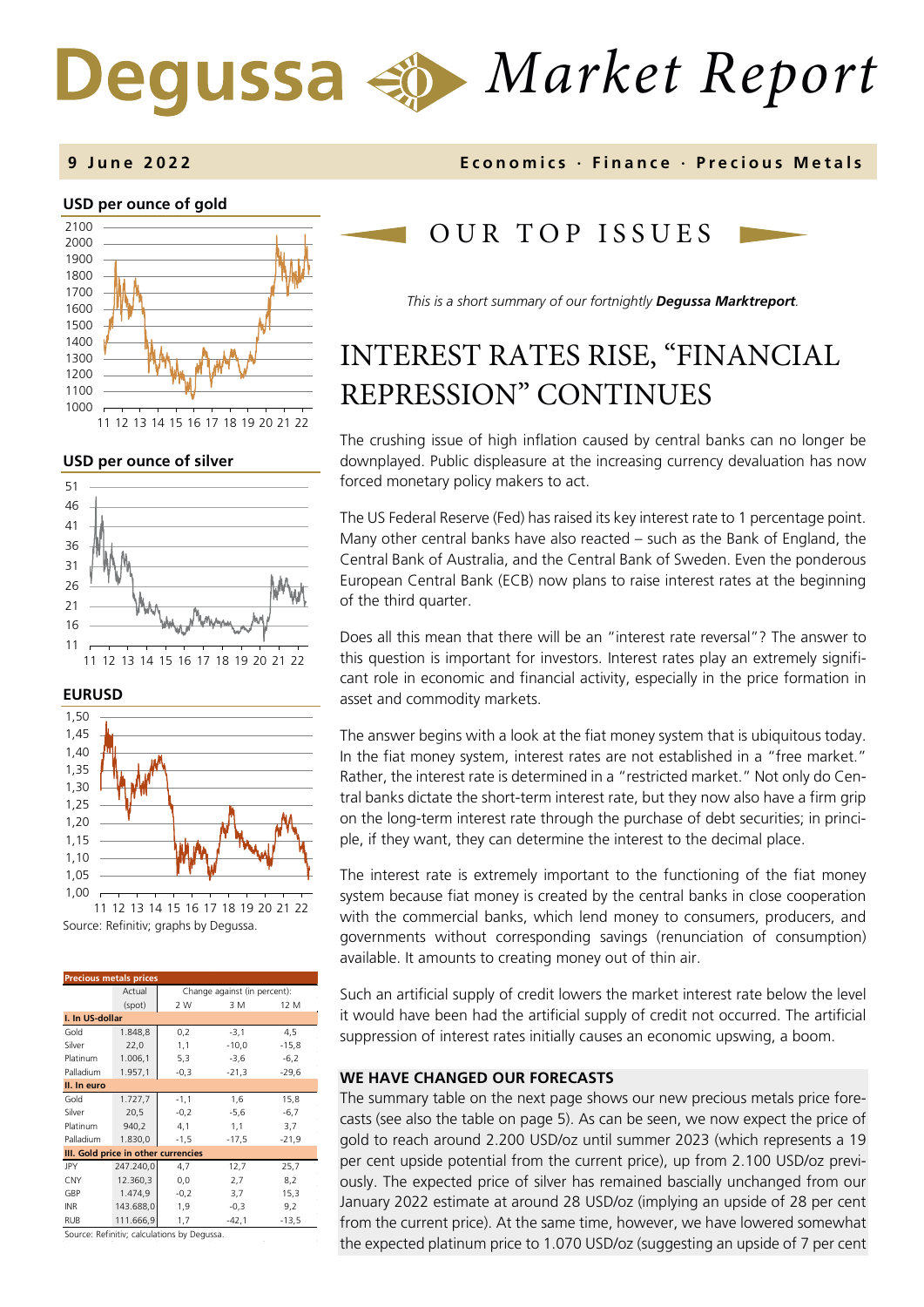### $2 \qquad \qquad \text{Degussa} \leq 9 \text{ June } 2022$

**Precious metal prices (USD/oz), last seven years**

from the current price), while we left the expected palladium price basically unchanged (with an upside of 16 per cent from the current price). Underlying these estimates are two macroeconomic assumptions: (1) interest rates will remain lower than markets currently expect; and (2) inflation will remain higher for longer. Moreover, we expect that USDEUR will continue to trade lower in the coming months, dropping below parity.

**Estimates for precious metal prices (USD/oz) until summer '23**

|                                                                                | <b>Gold</b> | <b>Silver</b> | <b>Platinum</b> | <b>Palladium</b> |
|--------------------------------------------------------------------------------|-------------|---------------|-----------------|------------------|
| Market price 9 June 2022                                                       | 1847        | 22,0          | 1004            | 1951             |
| I. In US-Dollar                                                                | 2200        | 28,0          | 1070            | 2260             |
| Expected return (%) <sup>(1)</sup>                                             | 19          | 27            | $\overline{7}$  | 16               |
| Upper range                                                                    | 2400        | 32            | 1280            | 2400             |
| Lower range                                                                    | 1800        | 21            | 830             | 1650             |
| II. In Euro                                                                    | 2300        | 29,0          | 1100            | 2300             |
| Expected return $(\%)^{(1)}$                                                   | 33          | 41            | 17              | 26               |
| Upper range                                                                    | 2500        | 33            | 1300            | 2500             |
| Lower range                                                                    | 1800        | 22            | 900             | 1700             |
| Previous estimate from Jan. '22 in USD/oz:                                     |             |               |                 |                  |
| Market price January 2022                                                      | 1840        | 24,1          | 1024            | 1999             |
| <b>Esimate for end '22</b>                                                     | 2100        | 28,2          | 1175            | 2261             |
| Expected return $(\%)^{(1)}$                                                   | 14          | 17            | 15              | 13               |
| Source: Refinitiv; calculations and estimates by Degussa. Numbers are rounded. |             |               |                 |                  |

 $(1)$  Estimated price againgst current market price

The boom has an impact on the economic production and employment structure: Scarce resources are increasingly being invested in long-term, time-consuming projects and less in the production of consumer goods. The investment success and thus the continuation of the boom depend on interest rates remaining low or falling to even lower levels.

As long as the boom continues, everything seems to be working fine and properly: Companies seem to be doing everything right, they are making profits; borrowing is possible without major problems; workers can hope for higher wages and more job opportunities; tax revenues flow; stock market prices are climbing to new highs.

But debt is also growing in absolute terms and in relation to economic output. Consumer spending is financed "on tick", which essentially means capital consumption and no capital accumulation, and the government, in particular, borrows heavily to finance its spending, which normally contributes little to nothing to the productivity growth of the economy. Returns on many business investments lag behind the rise in debt, contributing to the increase in overall debt.

What happens when the central bank raises interest rates is obvious in the light of what has been said. When interest rates rise, people reduce their consumption and save more of their current income. Companies suddenly notice that profits are lower than hoped, new investments do no  $t$  pay off contrary to expectations, they "flop". Projects are halted, liquidated, and jobs created during the boom are lost. In other words: The boom turns into bust.

This necessitates a reallocation and re-evaluation of the factors of production – tools, machines, labour, etc. It becomes clear that some of these factors have been wasted, i.e. channelled into unfeasible production methods with extremely

Source: Refinitiv; graphs Degussa.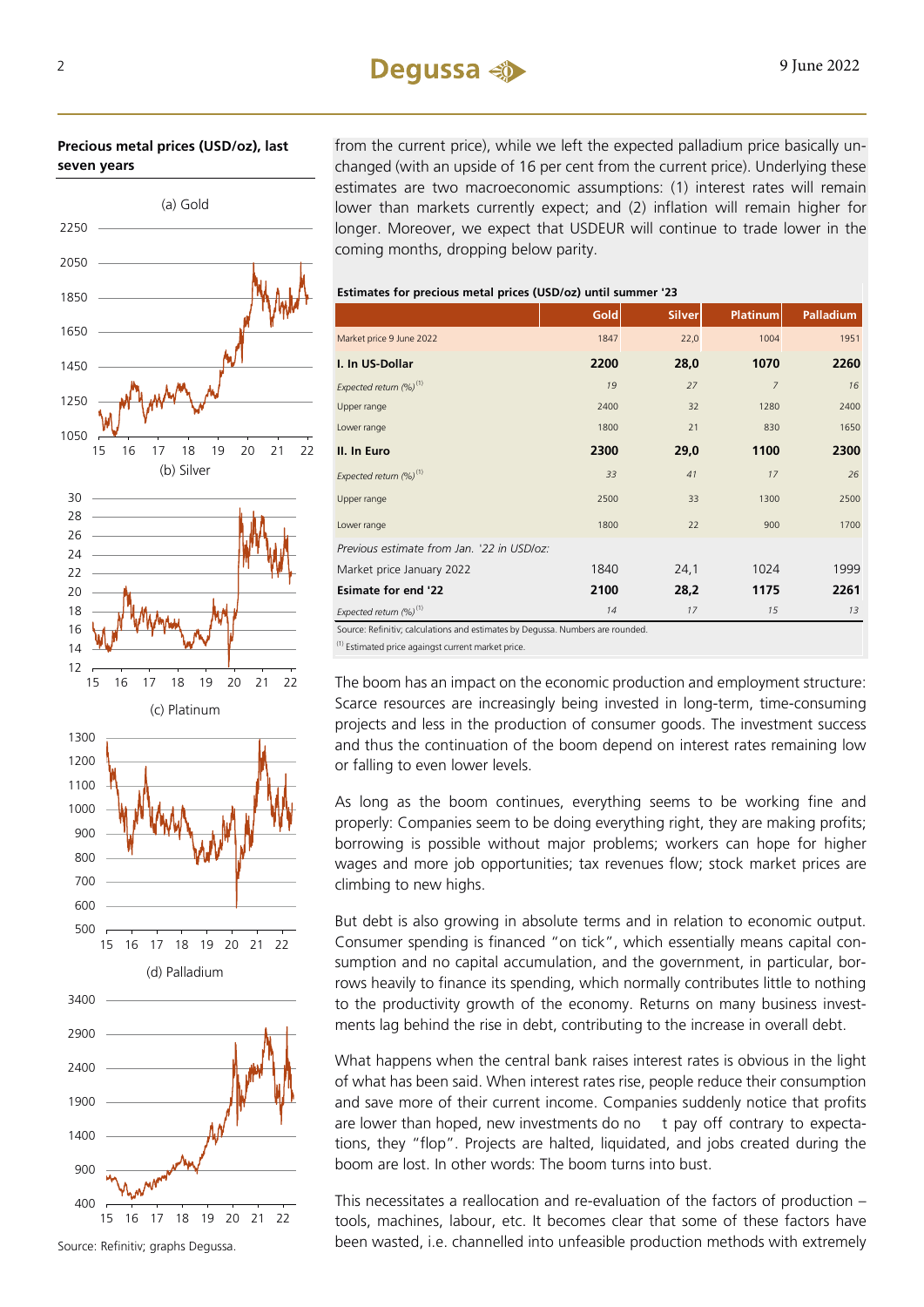low residual utilization (leaving behind ruins). Workers are also affected: human skills and abilities are no longer needed at previous levels, and workers have to reorient themselves and retrain – or drop out of the labour market.

Since all of this takes time, the economic rebalancing that such a bust entails does not usually come without a recession and unemployment. In a highly indebted economy, this is particularly painful.

Anyone who loses their income through unemployment, for example, has problems paying off their debt service on their home. Companies are under equal pressure to meet their interest and principal payments. Banks are affected by payment delays and defaults. If risk provisions are not sufficient to cover losses, the banks' meagre equity base will be depleted. Banks become cautious and reluctant to lend, and the flow of new credit and new money into the economy dwindles.

This, in turn, puts pressure on asset prices: stock and bond prices, as well as real estate and land prices, decline. The value of the collateral underlying bank lending dwindles. Banks require additional collateral from borrowers. If the borrowers cannot afford this, they are threatened with termination of the loan and slide to the brink of bankruptcy.

This way, the inflationary regime can ultimately turn into a deflationary regime – in which the prices of goods fall across the board, and the economy falters. If there are no "opposing forces", such a development will even bring down the entire fiat money system. But there are "opposing forces".

It is important to know that the debt pyramid has been piled up under a regime of "financial repression" in recent years: Central banks have cut interest rates so much that they were (and still are) negative after inflation. Maturing loans were thus replaced by new loans with a negative real interest rate; and more loans were also taken out, also with negative real interest rates.

Therefore, it is understandable that especially highly indebted governments have very little interest in a monetary policy that increases interest rates and lowers inflation – because low interest rates, combined with high inflation, are exactly what public finances need: they reduce government debt at the expense of creditors and money holders.

An exit from such a "financial repression" would most likely trigger a major economic and financial, even political crisis, as the associated rise in real interest rates would cause a bust. So the key question is: What is the motive of the central banks? Their true motive is certainly not to keep consumer price inflation at the 2 per cent mark; otherwise, they would have raised interest rates long ago.

Rather, it is to be feared that central banks want higher inflation to defuse the precarious debt problems of their national economies. As mentioned before, this can be achieved if interest rates are kept low with inflation exceeding interest rates so that creditors and money holders get the short end of the deal. However, there is a problem: inflation must not get too high.

Because if that happens, there is a risk that people will literally "flee from money," and money threatens to lose its function altogether. Of course, governments don't want that. They need inflationary fiat money to conduct their redistributive policies.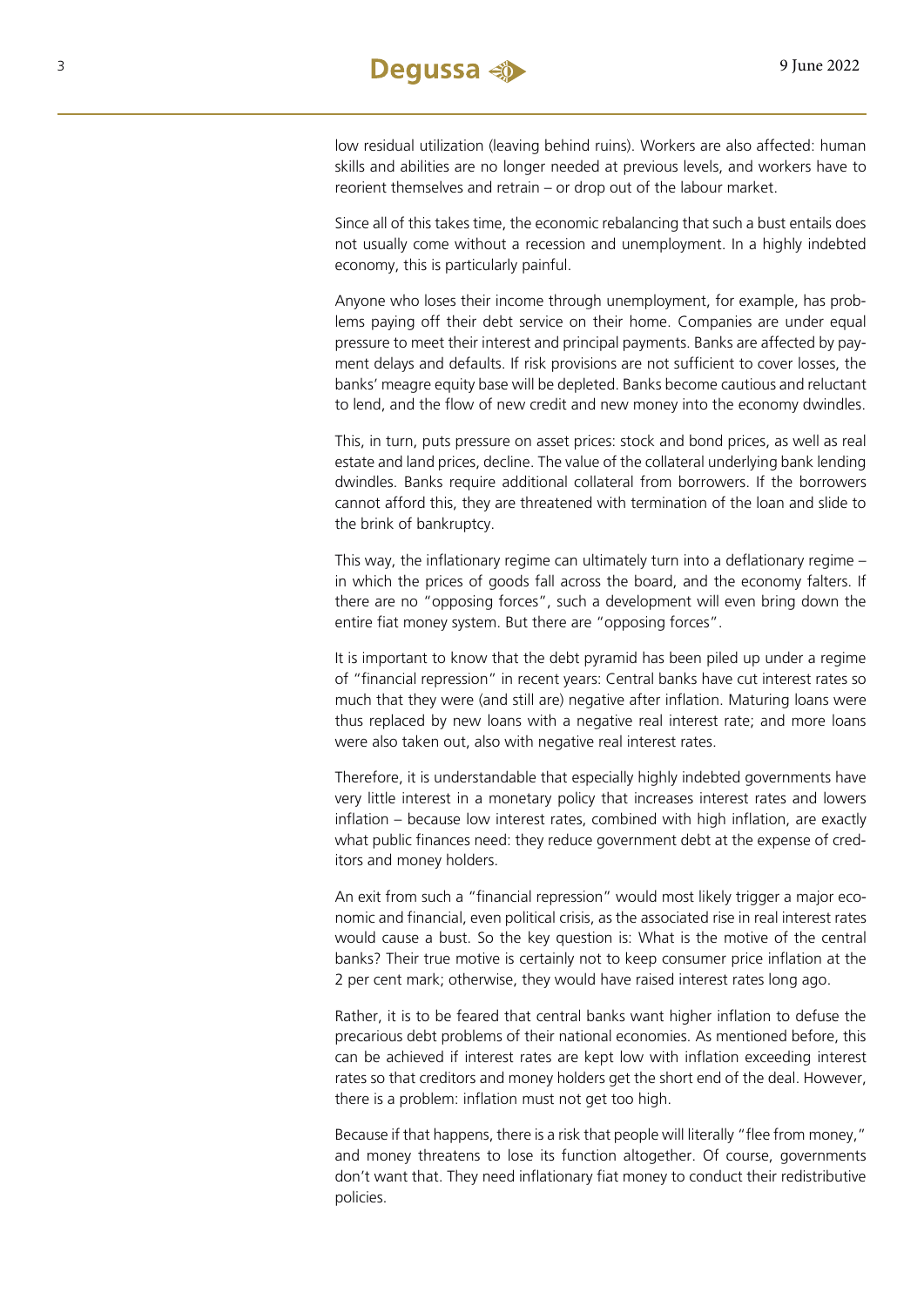If central banks want to pursue a policy of elevated inflation while at the same time preventing inflation from spiralling out of control, they have to bluff the public – giving the impression that they are determined to "fight inflation" (which, of course, they are to blame for).

While some smaller interest rate hikes might be needed, the question is: will the real interest rate, which has been negative for around 15 years, return back to positive territory? Doubts remain.

The elevated level of debt in the economies indicates that real interest rates can no longer return to "normal" levels. All the more so as there is a tacit consensus in the western world that free market forces must not challenge the "welfare state", financed with ever more debt and inflationary fiat money.

This mindset also supports those who want to impose their "great reset" and "great transformation" agenda on their fellow people. The fiat money system is a particularly powerful instrument not only for the state but also for the special interest groups who seek to use it for their purposes of manipulating economic and societal developments. They will not give it up lightly.

The strong political incentive to keep the fiat money system afloat suggests that central banks on both sides of the Atlantic will only tighten interest rates slightly; but that they will not abandon their inflationary policies; and that if the economy slows down, they will respond with even more debt, more money, and even higher inflation.

So even if interest rates rise, you as an investor should be aware that the financial repression continues. The purchasing power of official currencies will most likely continue to be heavily debased. It is a development that not only increasingly erodes the store of value function of the US dollar, euro & Co, it also threatens their means of exchange function.

\*\*\*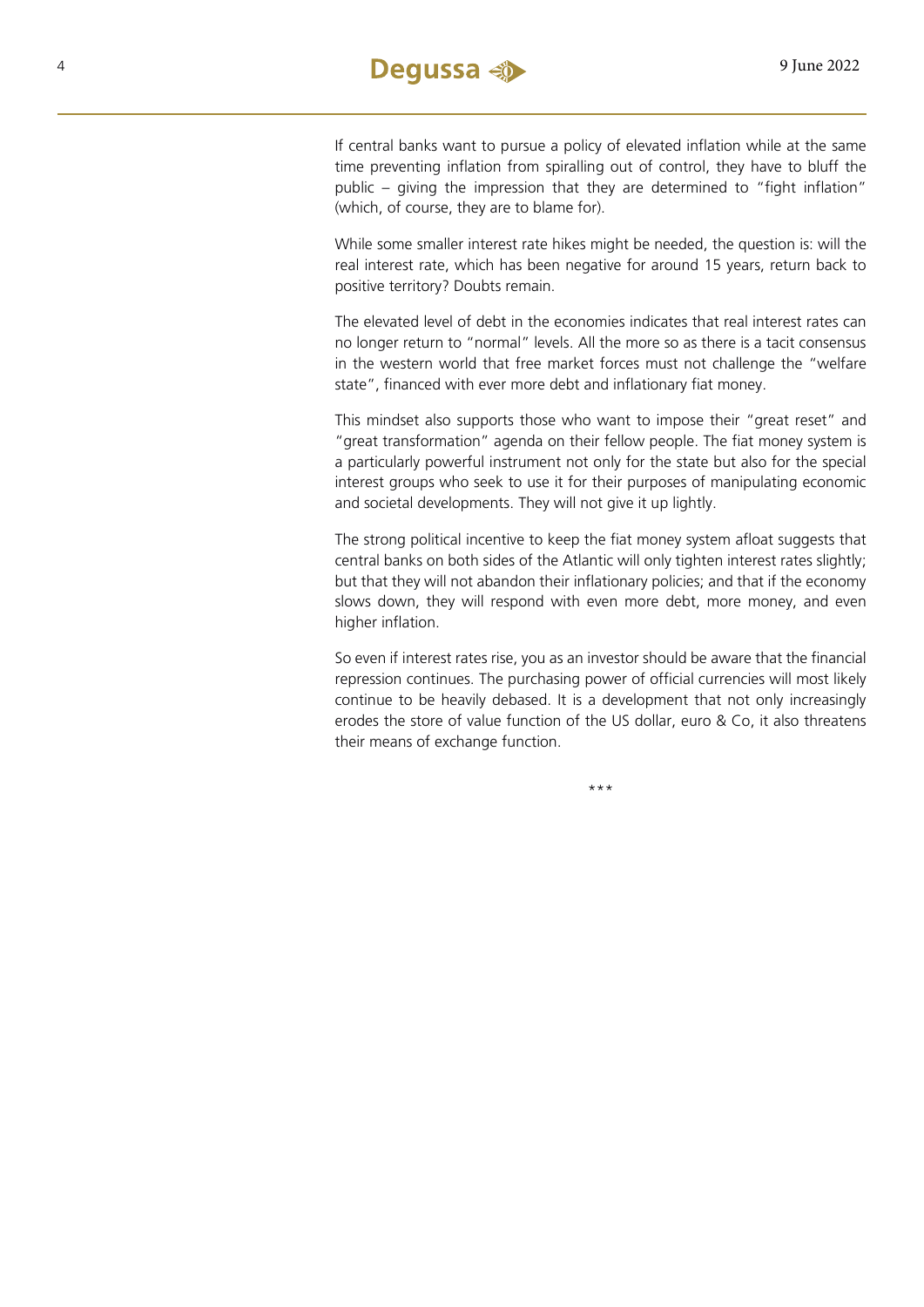## PRECIOUS METALS PRICES

**In US-Dollar per ounce**

|                                        |        | Gold   | <b>Platinum</b><br><b>Silver</b> |      | Palladium |        |        |        |  |
|----------------------------------------|--------|--------|----------------------------------|------|-----------|--------|--------|--------|--|
| I. Actual                              | 1849,4 |        | 22,0                             |      | 994,7     |        | 1949,0 |        |  |
| II. Gliding averages                   |        |        |                                  |      |           |        |        |        |  |
| 10 days                                |        | 1851,4 | 22,0                             |      | 976,5     |        | 2010,8 |        |  |
| 20 days                                |        | 1844,0 | 21,8                             |      | 966,5     |        | 2005,7 |        |  |
| 50 days                                |        | 1890,5 |                                  | 23,2 |           | 966,0  |        | 2175,7 |  |
| 100 days                               |        | 1890,7 |                                  | 23,7 |           | 1005,6 |        | 2304,9 |  |
| 200 days                               | 1842,5 |        | 23,5                             |      | 997,6     |        | 2138,9 |        |  |
|                                        |        |        |                                  |      |           |        |        |        |  |
| III. Estimates for summer 2023<br>2200 |        | 28     |                                  | 1070 |           | 2260   |        |        |  |
| (1)                                    | 19     |        | 27                               |      | 8         |        | 16     |        |  |
| <b>Band width</b>                      | Low    | High   | Low                              | High | Low       | High   | Low    | High   |  |
|                                        | 1800   | 2398   | 21,0                             | 31,0 | 830       | 1280   | 1650   | 2400   |  |
| (1)                                    | $-3$   | 30     | $-5$                             | 41   | $-17$     | 29     | $-15$  | 23     |  |
|                                        |        |        |                                  |      |           |        |        |        |  |
| V. Annual averages                     |        |        |                                  |      |           |        |        |        |  |
| 2019                                   | 1382   |        | 16,1                             |      | 862       |        | 1511   |        |  |
| 2020                                   | 1753   |        | 20,2                             |      | 878       |        | 2180   |        |  |
| 2021                                   | 1804   |        | 25,5                             |      | 1095      |        | 2422   |        |  |

| In Euro per ounce                          |                      |                    |                  |                    |                    |                    |                      |                    |  |
|--------------------------------------------|----------------------|--------------------|------------------|--------------------|--------------------|--------------------|----------------------|--------------------|--|
|                                            | Gold                 |                    | <b>Silver</b>    |                    | <b>Platinum</b>    |                    | Palladium            |                    |  |
| I. Actual                                  | 1726,6               |                    | 20,5             |                    | 928,6              |                    | 1819,6               |                    |  |
| II. Gliding averages                       |                      |                    |                  |                    |                    |                    |                      |                    |  |
| 10 days                                    |                      | 1728,1             |                  | 20,5               |                    | 911,5              |                      | 1876,9             |  |
| 20 days                                    |                      | 1735,8             |                  | 20,5               |                    | 909,7              |                      | 1888,0             |  |
| 50 days                                    |                      | 1765,4             |                  | 21,6               |                    | 902,2              |                      | 2031,0             |  |
| 100 days                                   |                      | 1728,0             |                  | 21,7               |                    | 918,2              |                      | 2104,4             |  |
| 200 days                                   | 1644,6               |                    | 21,0             |                    | 889,5              |                    | 1909,6               |                    |  |
| III. Estimates for summer 2023<br>(1)      | 2281<br>32           |                    | 29<br>41         |                    | 1110<br>19         |                    | 2344<br>29           |                    |  |
| <b>Band width</b><br>(1)                   | Low<br>1867<br>8     | High<br>2487<br>44 | Low<br>21,8<br>6 | High<br>32,1<br>57 | Low<br>860<br>$-7$ | High<br>1320<br>42 | Low<br>1710<br>$-6$  | High<br>2480<br>36 |  |
| V. Annual averages<br>2019<br>2020<br>2021 | 1235<br>1535<br>1519 |                    | 14<br>18<br>21   |                    | 770<br>769<br>921  |                    | 1350<br>1911<br>2035 |                    |  |

Source: Refinitiv; calculations and estimates Degussa. Numbers are rounded.

 $(1)$  On the basis of actual prices.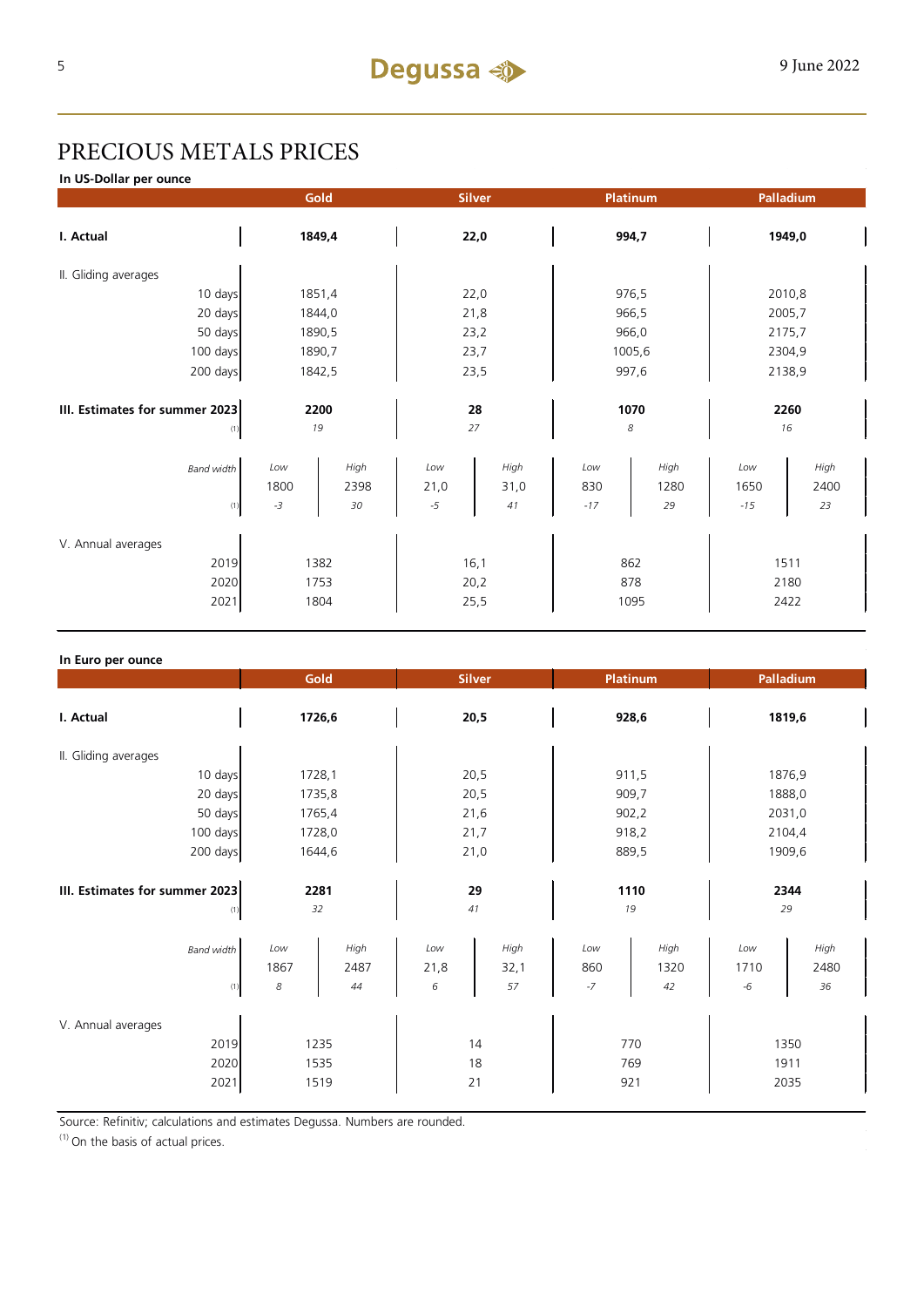### BITCOIN, PERFORMANCE OF VARIOUS ASSET CLASSES

### **Bitcoin in US dollars**



Source: Refinitiv; graph by Degussa.

### **Performance of stocks, commodities, FX and bonds**

(a) In national currencies (b) In euro





Source: Refinitiv; calculations by Degussa.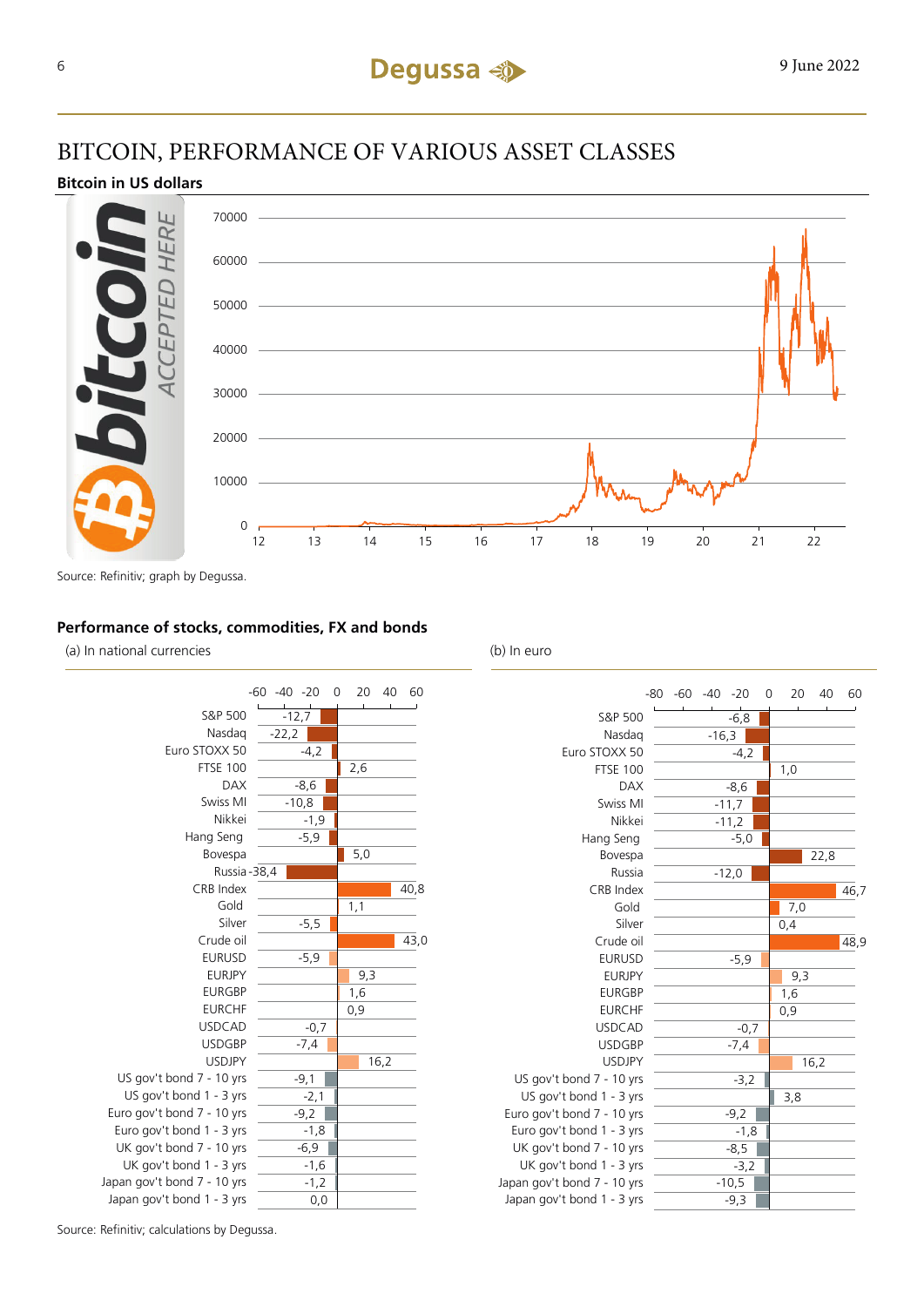### **Articles in earlier issues of the** *Degussa Market Report*

| <i><b>Issue</b></i> | Content                                                              |
|---------------------|----------------------------------------------------------------------|
| 9 June 2022         | Interest Rates Rise. Financial Repression Continues                  |
| 26 May 2022         | Crisis Risk On The Rise. Gold As Insurance                           |
| 12 May 2022         | The Fed Makes Boom & Bust, And What It Means For Gold                |
| 28 April 2022       | The Fed's Boom And Bust Cycle - And What It Means For Your Money     |
| 14 April 2022       | Do You Know What Inflation Really Is? Then Hold Gold And Silver      |
| 31 March 2022       | How Not To Get Battered                                              |
| 17 March 2022       | There is no Return to Normality. The Case for Gold and Silver        |
| 3 March 2022        | Gold: Too Low For Too Long                                           |
| 17 February 2022    | The Inflation beast is bigger than you think it is                   |
| 3 February 2022     | The Bigger Gold Picture                                              |
| 20 January 2022     | Outlook for Gold and Silber brighter than you think it is            |
| 16 December 2021    | Welcome to a new chapter in the boom-and-bust-drama                  |
| 2 December 2021     | Inflation Is Not Temporary But Here To Stay                          |
| 18 November 2021    | The Case Against Gold And Silver. Revisited                          |
| 4 November 2021     | Stagflation Is Rearing Its Ugly Head                                 |
| 21 October 2021     | At A Crossroads. It Is Time For Gold And Silver                      |
| 7 October 2021      | Here Comes The Inflation Beast                                       |
| 23 September 2021   | Evergrande: China's Potential 'Lehman moment'?                       |
| 8 September 2021    | It All Depends On The Fed's 'Safety Net'                             |
| 26 August 2021      | Our Money Gets Thrown Under The Bus                                  |
| 12 August 2021      | The Crime of 1971                                                    |
| 29 July 2021        | Gold And The Market Fear That Is Not                                 |
| 15 July 2021        | Gold and the Monetary Policy Empire of Deception                     |
| 1 July 2021         | Investors believing the impossible, making the price of gold falter  |
| 17 June 2021        | Gold Against Neglected Risks                                         |
| 2 June 2021         | Gold And Inflation                                                   |
| 20 May 2021         | The Price Correction In The Crypto Space Is Not The End              |
| 6 May 2021          | The Dark Side of the Yield Curve Control Policy                      |
| 22 April 2021       | Bitcoin and the Golden Opportunity                                   |
| 8 April 2021        | On Precious Metal 2021 Price Forecasts                               |
| 25 March 2021       | Money Matters For Gold And Silver Prices                             |
| 11 March 2021       | Interest Rates are to the Price of Gold What Gravity is to the Apple |
| 25 February 2021    | The Dangers Of Digital Central Bank Money                            |
| 11 February 2021    | Gold Is Not In Bubble Territory                                      |
| 28 January 2021     | It Is High Time To Buy Gold And Silver                               |
| 14 January 2021     | The Great Gold And Silver Bull Market Is On                          |
| 17 December 2020    | Gold Against US-Dollar Risk. A Value Proposition                     |
| 3 December 2020     | Keep Your Cool - And Physical Gold And Silver                        |
| 19 November 2020    | It is Going to be Wild. Hold on to Physical Gold                     |
|                     | t (Corman) and the Deguse Market Benert (English) are available at   |

The Degussa Marktreport (German) and the Degussa Market Report (English) are available at: **www.degussa-goldhandel.de/marktreport**